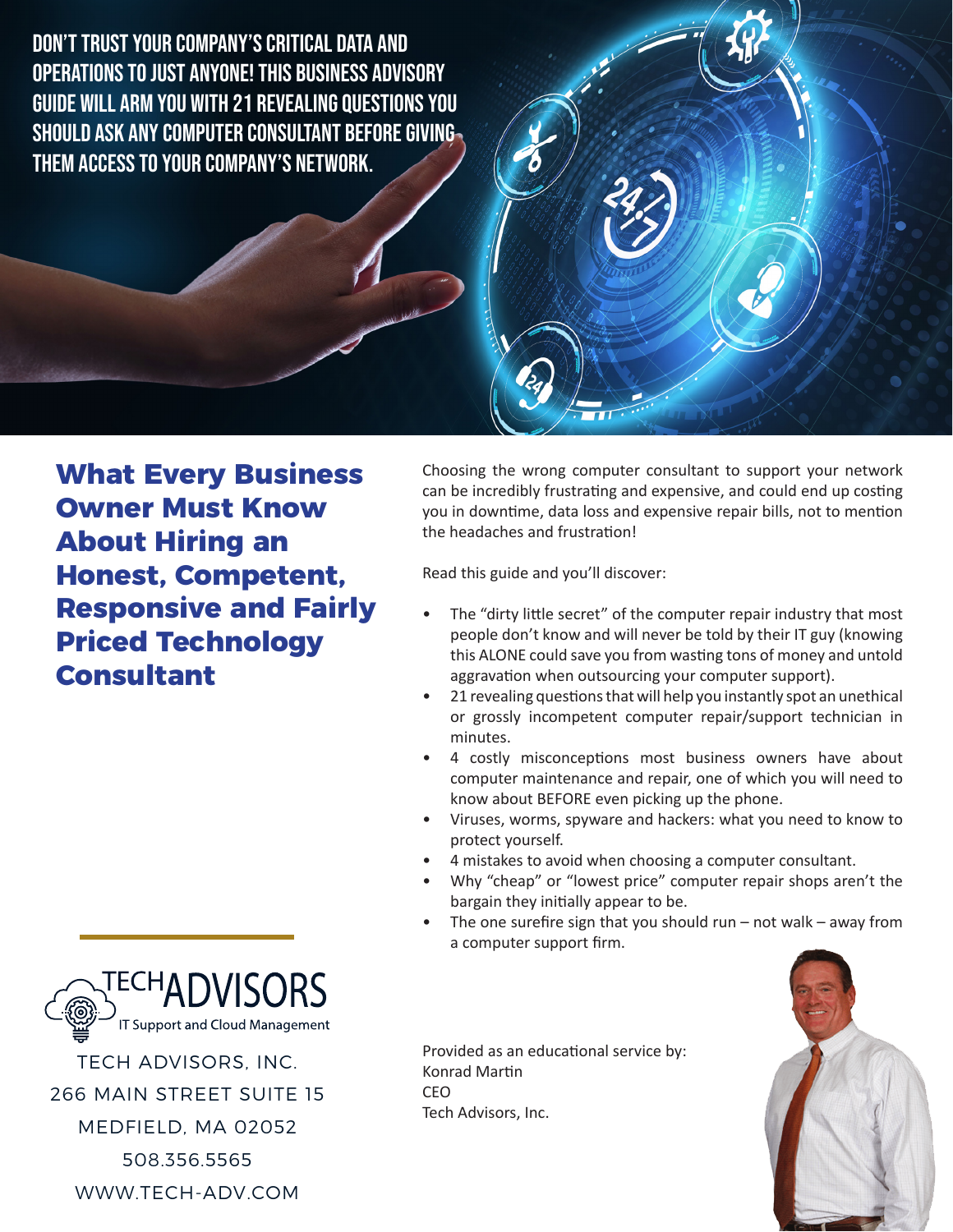## **Buyer Beware: The Computer Repair & Consulting Industry is NOT Regulated!**

### A MESSAGE FROM ONE CEO TO ANOTHER

Choosing a computer support company isn't easy. There is no shortage of horror stories about incompetent computer repair "gurus" bungling jobs and causing MORE problems as a result of their loose morals or gross incompetence. I'm sure if you talk to your own friends and colleagues you will get an earful of the unfortunate experiences they have encountered in this area.

Why is this? Because the computer repair and consulting industry, along with a lot of other industries, has its own share of incompetent or unethical businesses that will try to take advantage of trusting business owners who simply do not have the ability to determine whether or not the technician knows what they are doing. Sometimes this is out of greed for your money, but more often it's simply because they don't have the skills and competency to do the job right but won't tell you that up front. From misleading information and unqualified technicians, to poor management and terrible customer service, we've seen it all…and we know they exist in abundance because we have had a number of customers come to us to clean up the disasters they have caused.

Here's an embarrassing (and little-known) fact about my industry: it is not regulated like many other professional service industries, which means ANYONE can claim they are a "computer repair expert." In fact, a lot of the businesses in this industry started because the owner was FIRED or laid off from their job and couldn't find work anywhere else. That means many of the so-called experts are useless and make sleazy auto repair shops look like the pinnacle of virtue and competence.

Automotive repair shops, electricians, plumbers, lawyers, realtors, dentists, doctors, accountants, etc., are heavily regulated to protect the consumer from receiving substandard work or getting ripped off. But the computer industry is still highly unregulated and there are no laws to protect the consumer – which is why it's so important for you to arm yourself with the information contained in this report.

Anyone can hang out a shingle and promote themselves as a computer expert. Even if they are honestly trying to do a good job for you, their inexperience can cost you dearly in your network's speed and performance or in lost or corrupt data files. That is why we decided to offer this report. The information in this guide is provided to help raise standards within the computer repair and support industry, and to give YOU useful information to help you guard against the lack of ethics or incompetence of some companies and technicians.

Dedicated to serving you,

**Konrad**

Konrad Martin, CEO Tech Advisors, Inc. Phone: 508-356-5565 Email: konradm@tech-adv.com



WWW.TECH-ADV.COM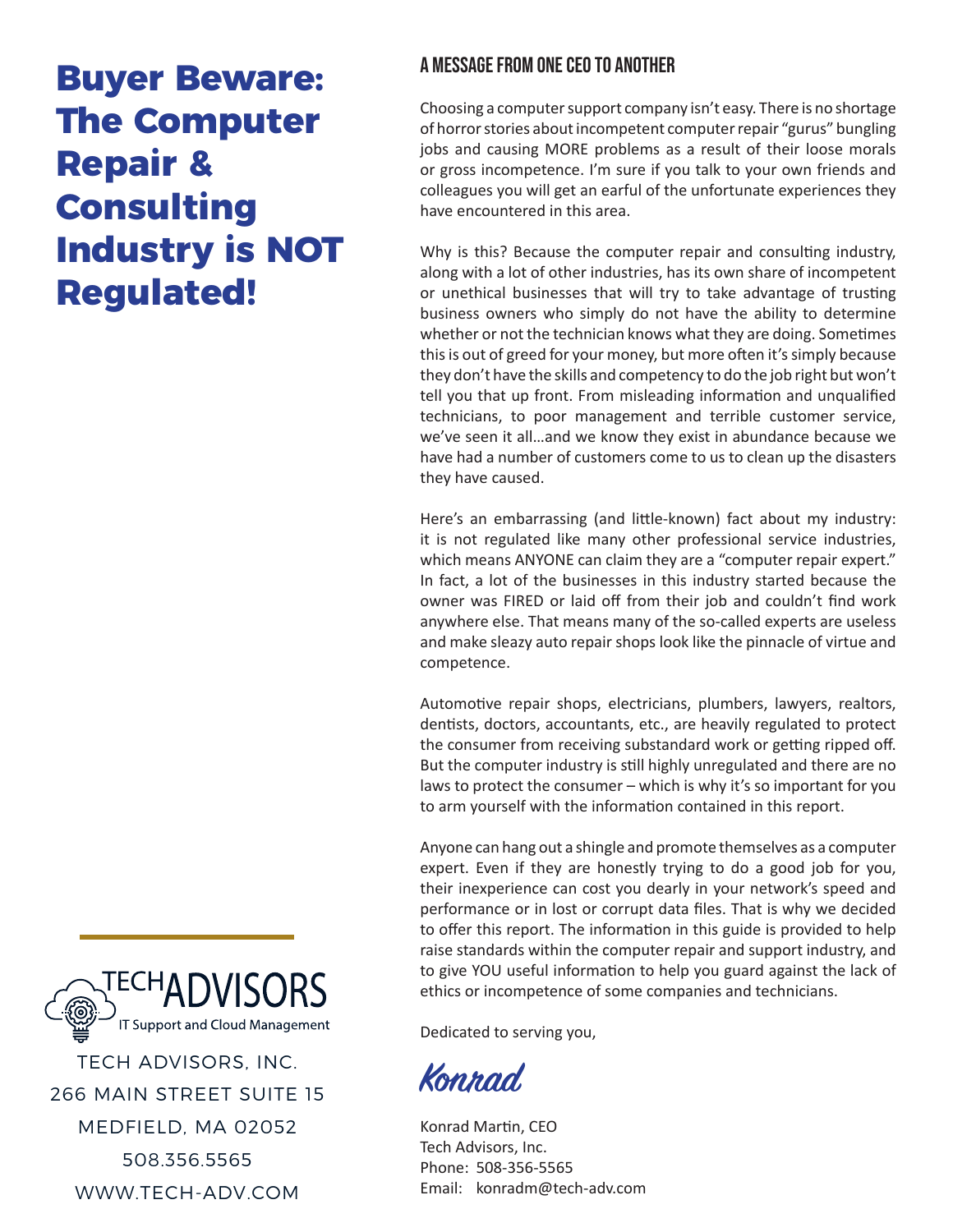### **About the Author**

**Konrad M. Martin, CPA**

Konrad Martin is the CEO of Tech Advisors, a comprehensive IT support firm that provides tailored services to manage, protect, and improve business' unique networks. Konrad drives Tech Advisors' development and marketing and ensures that quality service is delivered to over 100 clients throughout the Northeast and across the country.

Before founding Tech Advisors with his brother Kevin, Konrad was a Senior Accountant, concentrating in tax and audit. He led over 20 seminars on technology and compliance for the Massachusetts Society of CPAs. While working at a major accounting firm, Konrad learned that a strategic, tailored IT support system not only prevents costly breaches—it's fundamental for driving growth.

An entrepreneur through and through, Konrad thrives when growing businesses. He has owned a hotel and restaurant, and founded several small startups, including KRK Productions. He enjoys being a frequent guest and contributor to Radio Entrepreneurs, a daily broadcast to enrich and inspire the entrepreneurial community.

Konrad grew up in Bangor, Maine and attended the University of Maine, where he was a Top collegiate swimmer. In his spare time, he enjoys playing golf, hiking, cooking, and reading.

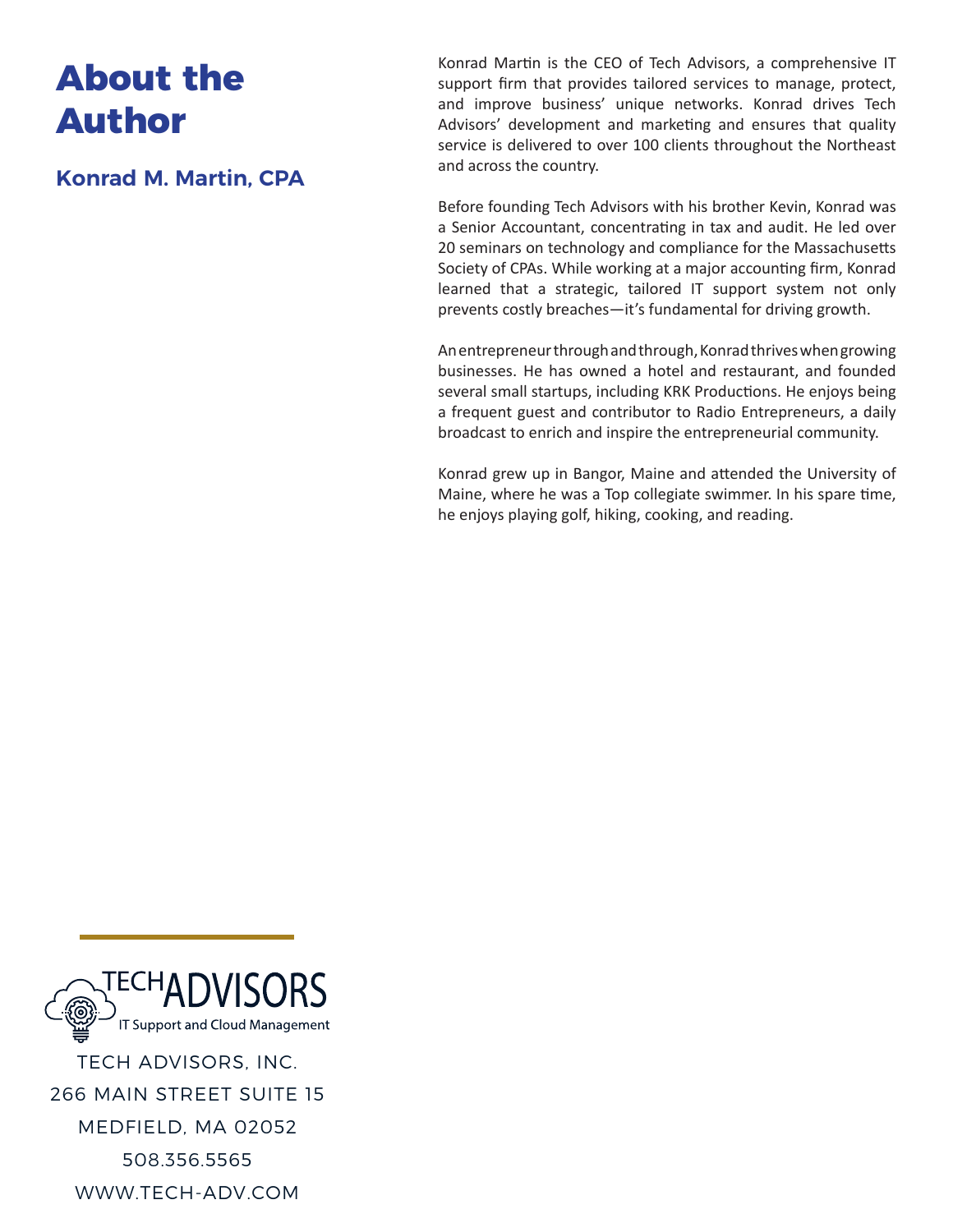# **21 Questions You Should Ask Your Computer Consultant Before Hiring Them to Support Your Network**

"We just went to O365 and the guys were here Friday at 3 p.m. until 1:30 a.m. in the morning, and they were fantastic. And since we've done the 365 and the managed services, I don't have to worry about going over budget. We don't have the expertise, nor does it make sense for us to have a full-time IT person on board. They know what the trends are and how that will benefit us to serve our client base so that we can do what we do best. I really love working with these guys…The visibility and the attention that we've been getting are fantastic."

Peggy Crews Controller/Firm Administrator Coles & Bodoin, LLP



508.356.5565

WWW.TECH-ADV.COM

### **Customer Service:**

Q1: Do they answer their phones live or do you always have to leave a voicemail and wait for someone to call you back?

Our Answer: We answer our phones live from 8:00 a.m. to 5:00 p.m. and give all clients an emergency after-hours number they may call if a problem arises, even on weekends. Why? Because many of the CEOs and executives we support work outside normal hours and find it the most productive time they have. If they cannot access their computer network AND can't get hold of anyone to help them, it's incredibly frustrating.

#### *Q2: Do they offer a written, guaranteed response time to your calls?*

Our Answer: We guarantee to have a technician working on a problem within 60 minutes or less of your call. This is written into every service agreement we give to our clients because it's standard procedure.

*Q3: Do they take the time to explain what they are doing and answer your questions in terms that you can understand (not geekspeak), or do they come across as arrogant and make you feel stupid for asking simple questions?*

Our Answer: Our technicians are trained to have the "heart of a teacher" and will take time to answer your questions and explain everything in simple terms. Just look at what this client had to say:

*Q4: Do they consistently (and proactively) offer new ways to improve your network's performance, or do they wait until you have a problem to make recommendations?*

Our Answer: We conduct quarterly review meetings with our clients to look for new ways to help improve their operations, lower costs, increase efficiencies and resolve any problems that may be arising. Our goal with these meetings is to help our clients be more profitable, efficient and competitive.

#### *Q5: Do they provide detailed invoices that clearly explain what you are paying for?*

Our Answer: We provide detailed invoices that show what work was done, why and when, so you never have to guess what you are paying for.

**Q6: Do they have adequate errors and omissions insurance as well** *as workers' compensation insurance to protect YOU?*

Our Answer: Here's something to consider: if THEY cause a problem with your network that causes you to be down for hours or days or to lose data, who's responsible? Here's another question to consider: if one of their technicians gets hurt at your office, who's paying? In this litigious society we live in, you have to make darn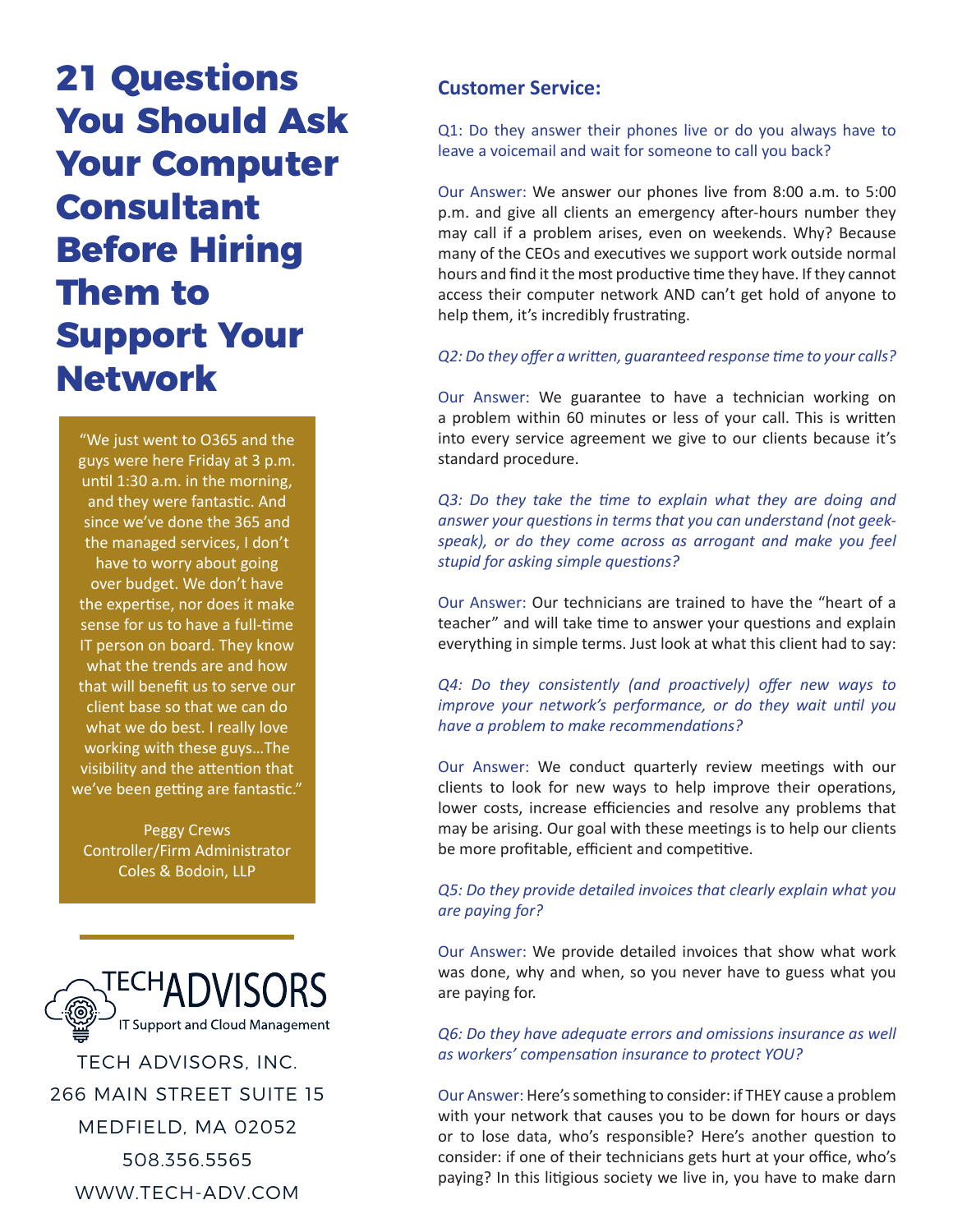## **Managed IT Services vs. Break-Fix**

**Which is the Better, More Cost-Effective Option?**

sure whomever you hire is adequately insured with both errors and omissions insurance AND workers' compensation — and don't be shy about asking to see their latest insurance policies!

**True Story:** A few years ago, Geek Squad was slapped with multimillion-dollar lawsuits from customers for bad behavior by their technicians. In some cases, their techs where accessing, copying and distributing personal information they gained access to on customers' PCs and laptops brought in for repairs. In other cases, they lost a client's laptop (and subsequently all the data on it) and tried to cover it up. Bottom line: make sure the company you are hiring has proper insurance to protect YOU.

#### *Q7: Do they guarantee to complete projects on time and on budget?*

Our Answer: All projects are fixed-priced and guaranteed to be completed on time, in writing. This is important because many unethical or incompetent computer guys will only quote "time and materials," which gives them free rein to nickel-and-dime you as well as take as much time as they want completing a project.

### **Maintenance of Your Network:**

*Q8: Do they insist on remotely monitoring your network 24/7/365 to keep critical security settings, virus definitions and security patches up-to-date and PREVENT problems from turning into downtime, viruses, lost data and other issues?*

Our Answer: Yes; our remote network monitoring system watches over your network to constantly look for developing problems, security issues and other problems so we can address them BEFORE they turn into bigger problems.

*Q9: Do they provide you with a weekly report that shows all the updates, security patches, and status of every machine on your network so you know for SURE your systems have been secured and updated?*

Our Answer: Every week our clients get a detailed report that shows an overall health score of their network and the updates to their antivirus, security settings, patches and other important network checks (like hard-drive space, backups, speed and performance, etc.).

*Q10: Is it standard procedure for them to provide you with written network documentation detailing what software licenses you own, critical passwords, user information, hardware inventory, etc., or are they the only person with the "keys to the kingdom"?*

Our Answer: All clients receive this in written and electronic form at no additional cost. We also perform a quarterly update on this material and make sure certain key people from your organization have this information and know how to use it, giving you complete control over your network.

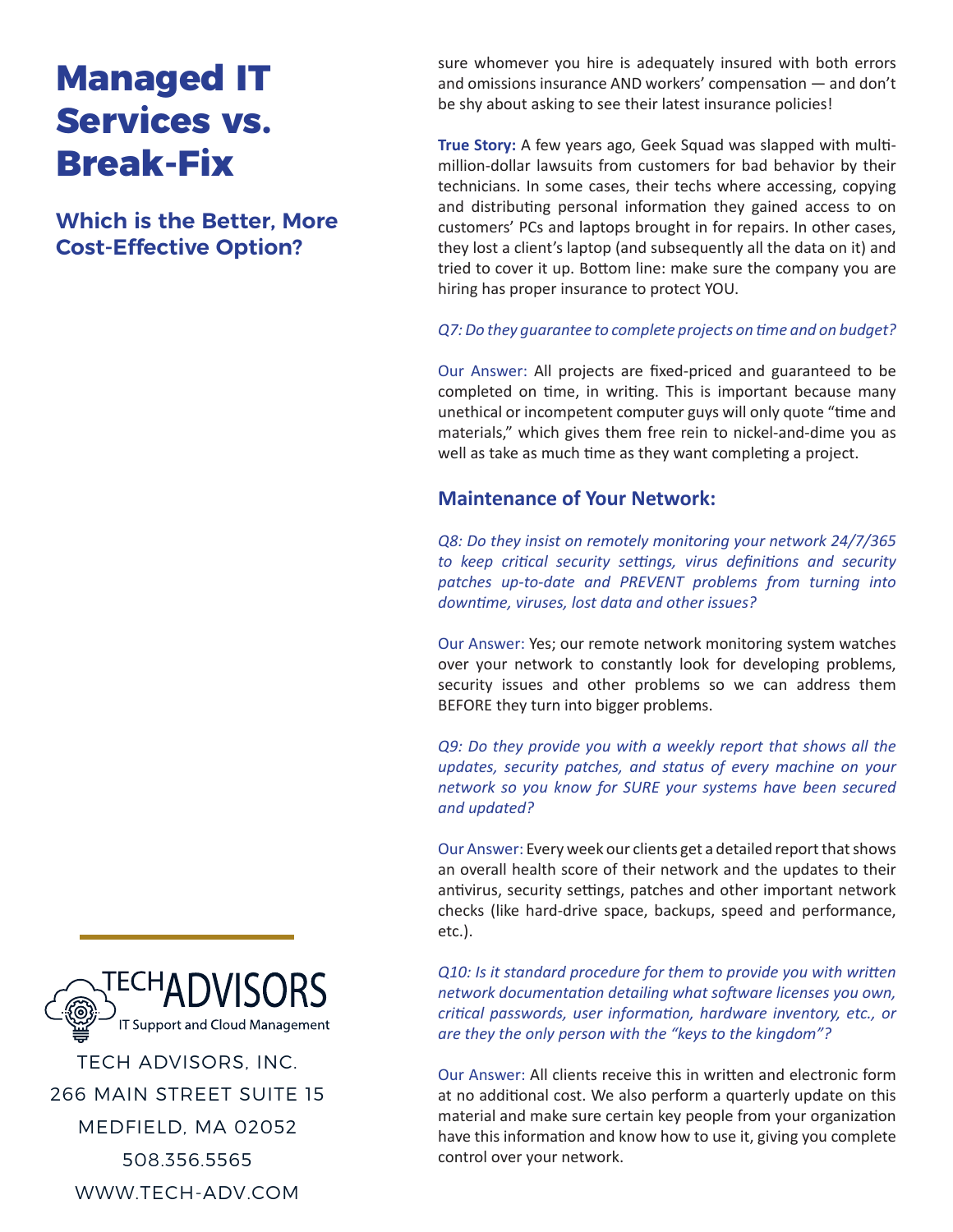# **What to Look For in a Managed IT Services Contract**

**And what you should expect to pay.**

"Given Kevin's and Konrad's previous background as CPAs, they have an innate understanding of our business. They are already familiar with the software our firm is using and are able to help us immediately whenever we need support. Additionally, they know what needs to happen to make sure our company – and our clients – are protected from cybersecurity threats. Working with Tech Advisors provides a level of reassurance I have never felt with any other technology company."

> Teresa Turpin Firm Administrator Samet & Co., PC



**Side Note:** You should NEVER allow an IT person to have that much control over you and your company. If you get the sneaking suspicion that your current IT person is keeping this under their control as a means of job security, get rid of them (and we can help to make sure you don't suffer ANY ill effects). This is downright unethical and dangerous to your organization, so don't tolerate it!

*Q11: Do they have other technicians on staff who are familiar with your network in case your regular technician goes on vacation or gets sick?*

Our Answer: We do. And since we keep detailed network documentation (basically a blueprint of your computer network) and updates on every client's account, any of our technicians can pick up where another one has left off.

#### *Q12: When they offer an "all-inclusive" support plan, is it TRULY allinclusive, or are their "gotchas" hidden in the fine print?*

Our Answer: Our "all-inclusive" support plan is just that — allinclusive. One of the more popular service plans offered by consulting firms today is an "all-inclusive" or "all-you-can-eat" managed services plan. These are actually a good thing because they'll save you a lot of money in the long run. HOWEVER, make sure you REALLY understand what is and isn't included. Some things to consider are:

- Is phone/e-mail help desk included or extra?
- What about network upgrades, moves or adding/removing users?
- Is hardware and/or software included?
- What about 3rd-party software support? (We recommend that this IS included.)
- What are the costs/consequences of early cancellation?
- What if you aren't happy with their services? Do they offer a money-back guarantee?
- If the hardware and software is included, what happens if you cancel the contract?
- Are off-site backups included? To what degree?
- If you have a major disaster, is restoring your network included or extra?
- What about on-site support calls? Or support to remote offices?
- Are home PCs used to access the company's network after hours included or extra?

### **Backups and Disaster Recovery:**

*Q13: Do they INSIST on monitoring an off-site as well as an on-site backup, or are they letting you rely on outdated tape backups?*

Our Answer: We do not allow our clients to use tape backups because tape backups are incredibly unreliable. We make sure all of our clients have their data and systems backed up securely in the cloud or off-site secure server, and that backups occur at the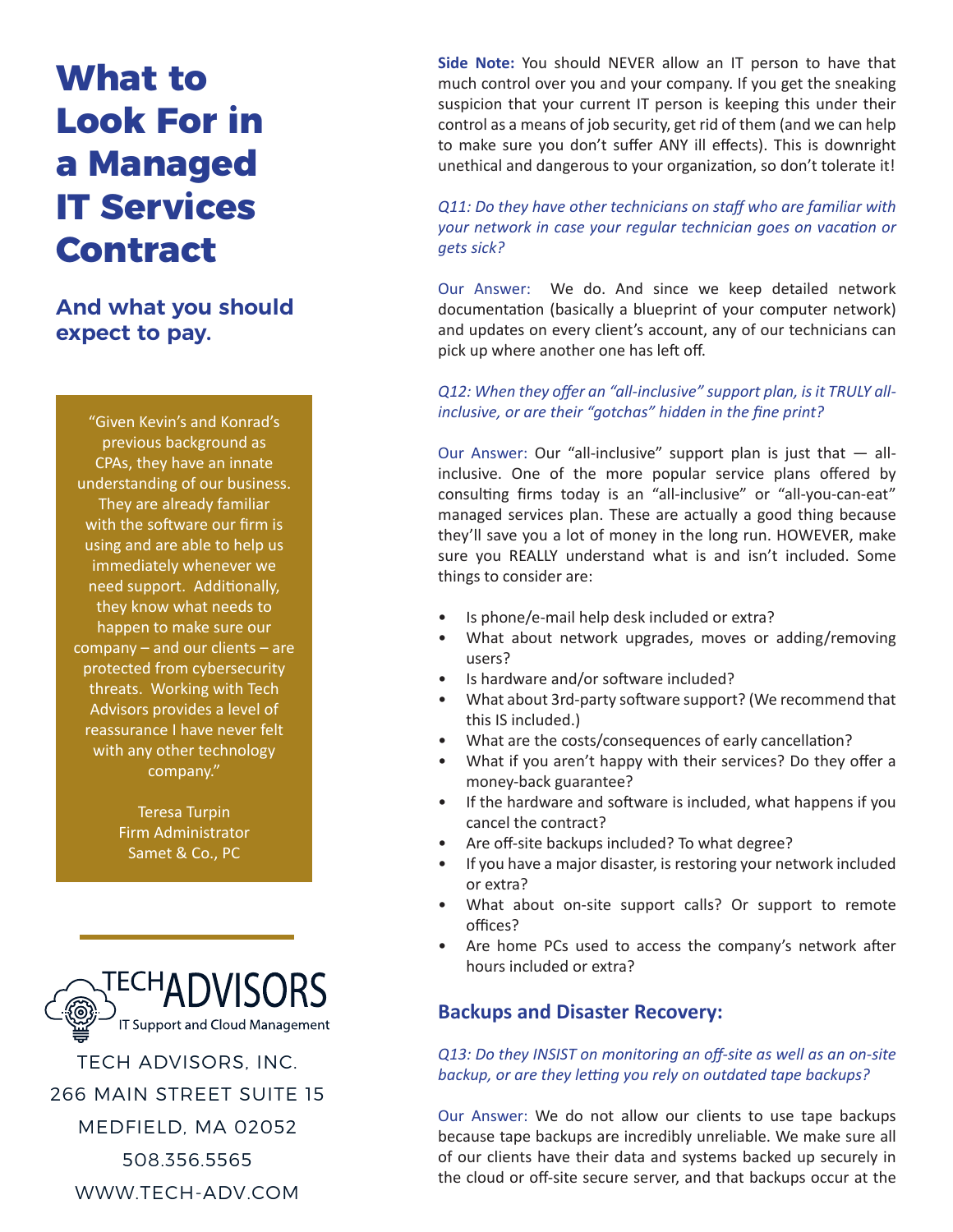# **What to Look For in a Managed IT Services Contract**

**And what you should expect to pay.**

"Tech Advisors is our strategic partner, keeping us up-to-date with emerging technologies and systems, implementing what makes sense for us and thereby enabling us to keep pace with our competitors. Their staff is dedicated professionals who are great at what they do so that we can keep our focus on being great at what we do!"

> Stephen Feron Managing Partner Johnson O'Connor



TECH ADVISORS, INC. 266 MAIN STREET SUITE 15 MEDFIELD, MA 02052 508.356.5565 WWW.TECH-ADV.COM

minimum on a daily basis. That's the only way to ensure business continuity should a disaster occur.

#### *Q14: Do they INSIST on doing periodic test restores of your backups to make sure the data is not corrupt and could be restored in the event of a disaster?*

Our Answer: We perform a monthly "fire drill" and perform a test restore from backup for our clients to make sure their data CAN be recovered in the event of an emergency. After all, the WORST time to "test" a backup is when you desperately need it.

### *Q15: Do they insist on backing up your network BEFORE performing any type of project or upgrade?*

Our Answer: We do, and that's simply as a precaution in case a hardware failure or software glitch causes a major problem.

*Q16: If you were to experience a major disaster, do they have a written plan for how your data could be restored FAST and/or enable you to work from a remote location?*

Our Answer: All clients receive a simple disaster recovery plan for their data and network. We encourage them to do a full disaster recovery plan for their office, but at a minimum, their network will be covered should something happen.

### **Technical Expertise and Support:**

#### *Q17: Is their help-desk U.S.-based or outsourced to an overseas company or third party?*

Our Answer: We provide our own in-house help desk and make sure the folks helping you are friendly and helpful. We consider this one of the most important aspects of customer service, plus we feel it's important to keeping your data secure.

*Q18: Do their technicians maintain current vendor certifications and participate in ongoing training — or are they learning on your dime?*

Our Answer: The Tech Advisors Technical Engineering Team is comprised of an experienced group of technicians and business professionals. Our support team maintains top industry certifications, giving us the ability to resolve your issues faster. Some of our certifications include MCSE - Microsoft Certified Systems Engineer, MCTS - Microsoft Certified Technology Specialist, COMPTIA A+, CCNA - Cisco Certified Network Associate, and Dell EMC Certified. Plus, our hiring process is so stringent 99% of the technicians who apply don't make it through (guess who's hiring them?).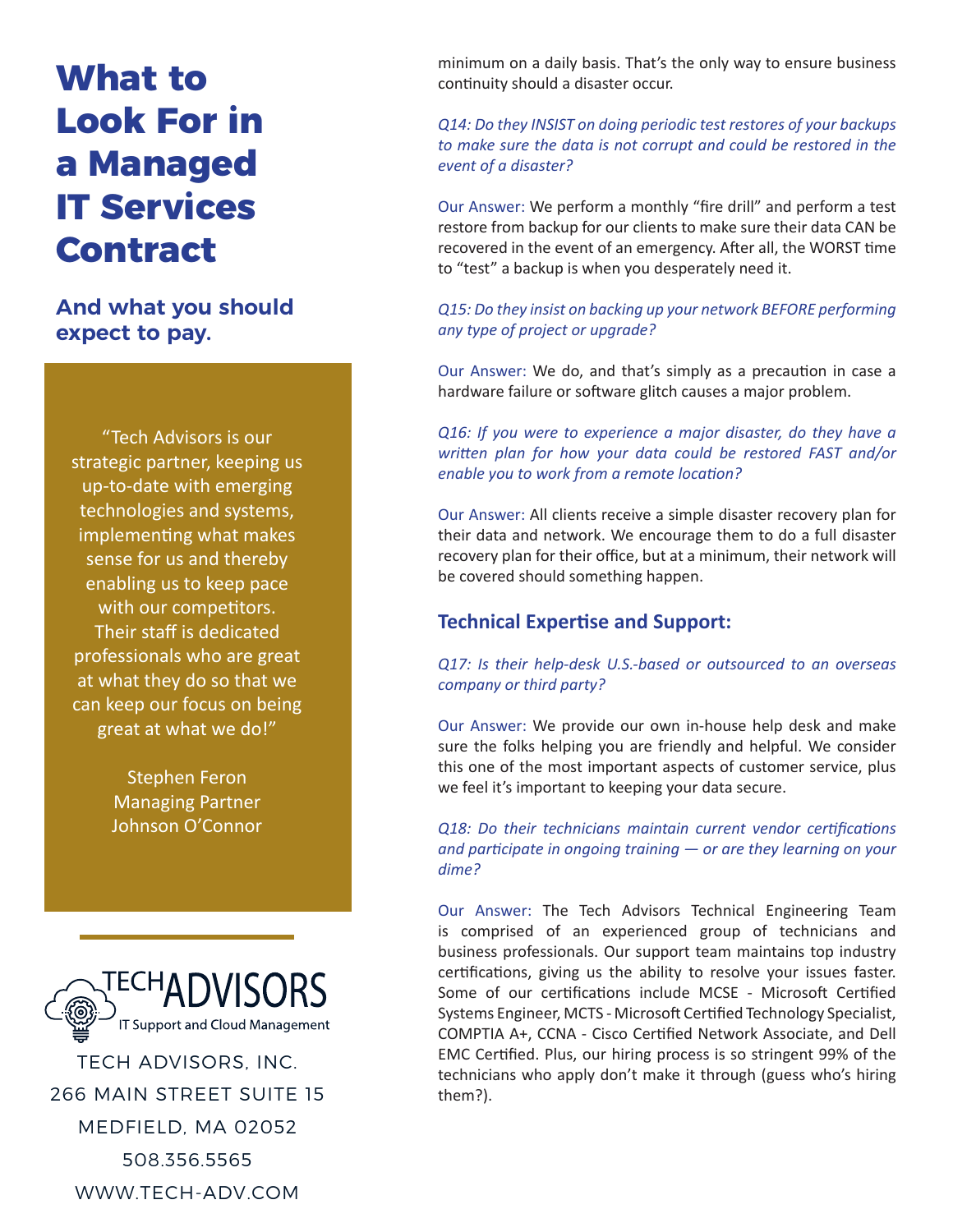#### *Q19: Do their technicians arrive on time and dress professionally?*

Our Answer: Our technicians are true professionals that you would be proud to have in your office. They dress professionally and show up on time, and if they cannot (for some odd, unforeseen reason), we always notify the client immediately. We believe these are minimum requirements for delivering a professional service.

#### *Q20: Are they familiar with (and can they support) your unique line of business applications?*

Our Answer: We own the problems with all lines of business applications for our clients. That doesn't mean we can fix faulty software — but we WILL be the liaison between you and your vendor to resolve problems you are having and make sure these applications work smoothly for you.

*Q21: When something goes wrong with your Internet service, phone systems, printers or other IT services, do they own the problem or do they say, "That's not our problem to fix"?*

Our Answer: We feel WE should own the problem for our clients so they don't have to try and resolve any of these issues on their own — that's just plain old good service and something many computer guys won't do.

### **Misconception #1: My computer network doesn't need regular monitoring and maintenance.**

This is probably one of the biggest and most costly misconceptions that business owners have. Usually this is because they've been fortunate enough to have never encountered a major disaster; but that's similar to someone thinking they don't need to wear a seat belt when driving a car because they've never had an accident.

Computer networks are complex and dynamic systems that need regular updates and maintenance to stay up, running fast and problem-free. In fact, it's surprising how fast a brand-new PC will slow down after a few weeks of use without proper updates and maintenance. Here are just a FEW of the critical updates that need to be done on a weekly – if not daily – basis:

- Security patches applied with NEW viruses and hacker attacks cropping up DAILY, this is a CRITICAL part of maintaining your network
- Antivirus updates and monitoring
- Firewall updates and monitoring
- Backup monitoring and test restores
- Spam-filter installation and updates
- Spyware detection and removal
- Monitoring disk space on workstations and servers
- Monitoring hardware for signs of failure
- Optimizing systems for maximum speed

# **The 4 Most Costly Misconceptions About Computer Maintenance and Repair**



TECH ADVISORS, INC. 266 MAIN STREET SUITE 15 MEDFIELD, MA 02052 508.356.5565 WWW.TECH-ADV.COM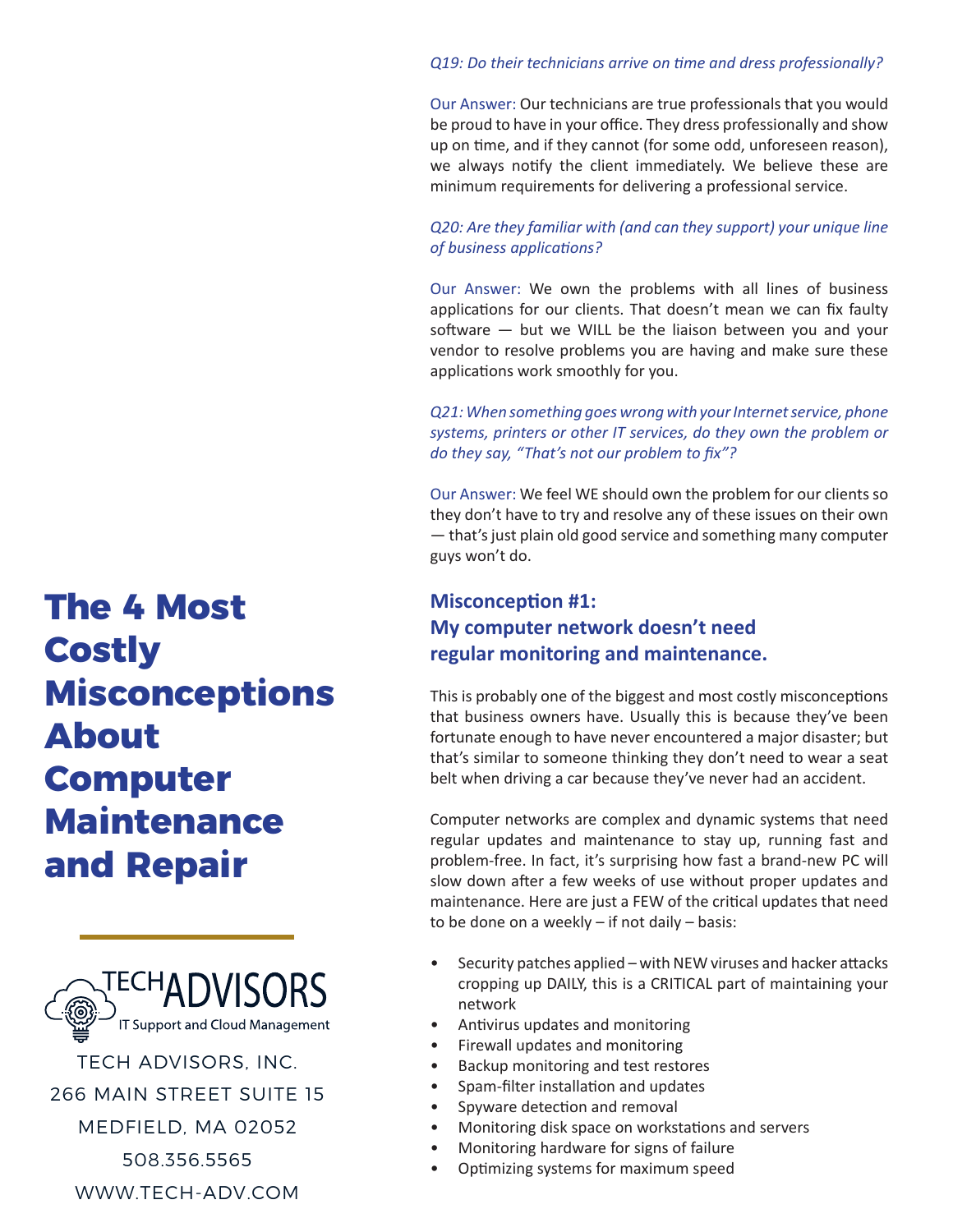## **The 4 Most Costly Misconceptions About Computer Maintenance and Repair**

Your computer network is just like a car: if you don't change the oil, replace the filter, rotate the tires, flush the transmission and perform other regular maintenance on your car, it will eventually break down and cost you FAR MORE to repair than the cost of the basic maintenance – and a car is simpler than a computer network!

If your computer support tech does not insist on some type of regular, automated monitoring or maintenance of your network, then DO NOT HIRE THEM. Lack of system maintenance is the NUMBER ONE reason most people end up losing valuable files and incurring heavy computer repair bills. If your technician isn't offering you these services, you need to find someone else to support your computer or network for two reasons - - either of which is a good one to get as far away from that person as possible!

- 1. Either they don't know enough to make this recommendation, which is a sure sign they are horribly inexperienced, OR
- 2. They recognize that they are profiting from your computer problems and don't want to recommend steps toward preventing you from needing their help on an ongoing basis. After all, they'll get paid MORE to remove a virus than to make sure your system is patched, updated and secured (which can be done quickly and inexpensively with good monitoring).

### **Misconception #2: My nephew/neighbor's kid/brother-in-law/office manager knows this computer stuff and can take care of our computers.**

Most people look for a part-time "guru" for one reason: to save a few bucks. But this often comes back to haunt them. We frequently get calls from business owners who desperately need our help to get them back up and running or to clean up a mess that was caused by an inexperienced neighbor, friend or relative who was just trying to help.

If the person you have working on your machine does not do computer repair and support for a living, there is a good chance they won't have the knowledge or experience to truly help you – they are a hobbyist at best. And do you really want a part-time, inexperienced person responsible for handling something as important as your data and computer network? As with everything in life, you get what you pay for. That's not to say you need to go broke to find a great technician, but you shouldn't be choosing someone based on price alone.

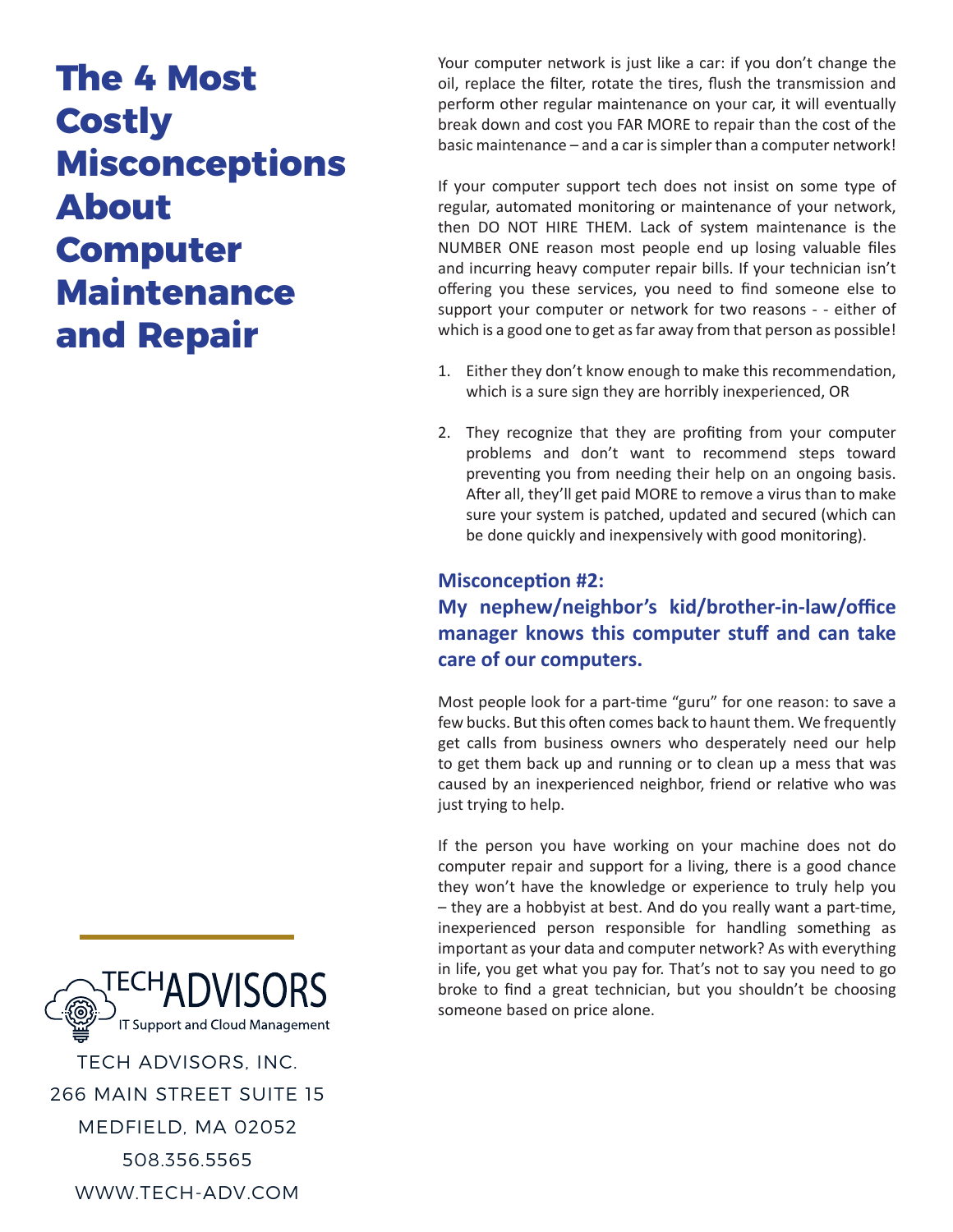## **The 4 Most Costly Misconceptions About Computer Maintenance and Repair**

### **Misconception #3: All computer technicians are created equal. My best option will be the one who offers the lowest price.**

As we stated a moment ago, you get what you pay for. A cheap price usually means a cheap job. Really good technicians do NOT work cheap because they are in high demand just like every other professional service category. The only technicians that will work cheap are those who are just starting, and they are grossly inexperienced.

And some shops will hire college kids or newbie technicians because they will work for next to nothing to gain experience, OR they allow interns to support your network because they don't have to pay them at all – but what you don't realize is that an inexperienced technician like this can end up costing more because:

- 1. They improperly diagnose problems, which means you're paying them to fix the WRONG thing and they STILL won't resolve your problem. Case in point: A few years ago, a TV reporter went undercover to 8 computer repair shops in LA with a perfectly working PC, but simply disconnected a cable in the back (a fix that the AVERAGE computer tech would have caught in minutes with a visual inspection). Several shops improperly diagnosed the problem and wanted to charge them anywhere from \$59 to over \$275 to fix it!
- 2. They could take 3 to 5 times as long to do the same repair an experienced technician could fix quickly. Again, you're paying for those extra hours.
- 3. They could do MORE damage, costing you more money and downtime.

With your client data, accounting records, e-mail and other critical data at stake, do you REALLY want the lowest-priced shop working on your machine?

We take the view that most people want value for their money and simply want the job done right. You will find that we are not the cheapest, but we don't apologize for that. As the owner, I decided a long time ago that I would rather explain our higher rates ONE TIME than make excuses for POOR SERVICE forever. That said, we're not the most expensive either. We simply feel that we should offer a good service at a fair price. That's why we have been able to stay in business for nearly 20 years.

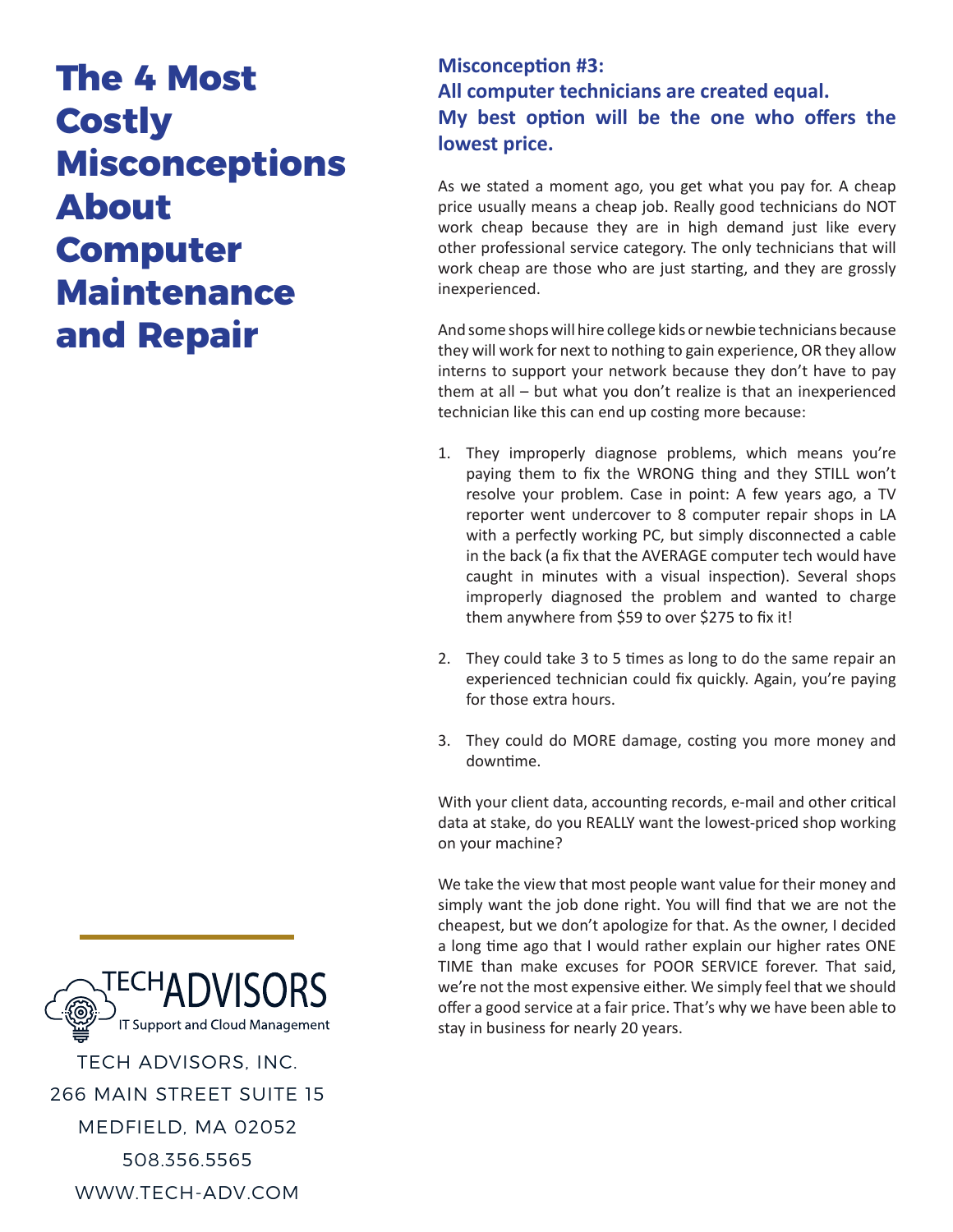## **The 4 Most Costly Misconceptions About Computer Maintenance and Repair**

### **Misconception #4: An honest computer support company should be able to give you a quote over the phone.**

I wish this were true, but it isn't. Just like a good doctor, an honest and professional technician will need to diagnose your network before they can quote any price over the phone; consider the example above where all that was needed was to plug in a simple cable. If someone brought that to us, we would just plug it back in and not charge them; but without SEEING the machine, we could have never diagnosed that over the phone.

Also, some consultants will quote you a cheap rate over the phone to get in the door, but then jack up the prices once they get in your office by taking 3 times as long, selling you add-ons and up-sells, etc. And finally, reputable firms don't charge by the hour anyway – they give you a fixed fix, flat rate. Here's why…

One of the easiest ways to take advantage of a customer is to get them to agree to a time and materials repair. Unless you know what's wrong and how long it should take, they can soak you on the fees. And what are you going to do when they get 5-6 hours into a repair or project and then spring on you the news that it will take even longer than they anticipated to fix, costing you MORE money?

Always, always, always make sure you get a flat-rate, fixed-fee quote in advance so you don't end up getting burned – and NEVER take a phone quote!

> "Working in the healthcare investment and consulting field, it's extremely important to be connected 24/7 and protected against cybersecurity threats. Tech Advisors ensures and manages the security at my office by upgrading our networks and services whenever necessary. Their goal has always been to protect our IT infrastructure and systems, so we can focus on our clients. I can always count on the Tech Advisors team to take care of us."

> > John Brooks Managing Director Healthcare Capital



TECH ADVISORS, INC. 266 MAIN STREET SUITE 15 MEDFIELD, MA 02052 508.356.5565 WWW.TECH-ADV.COM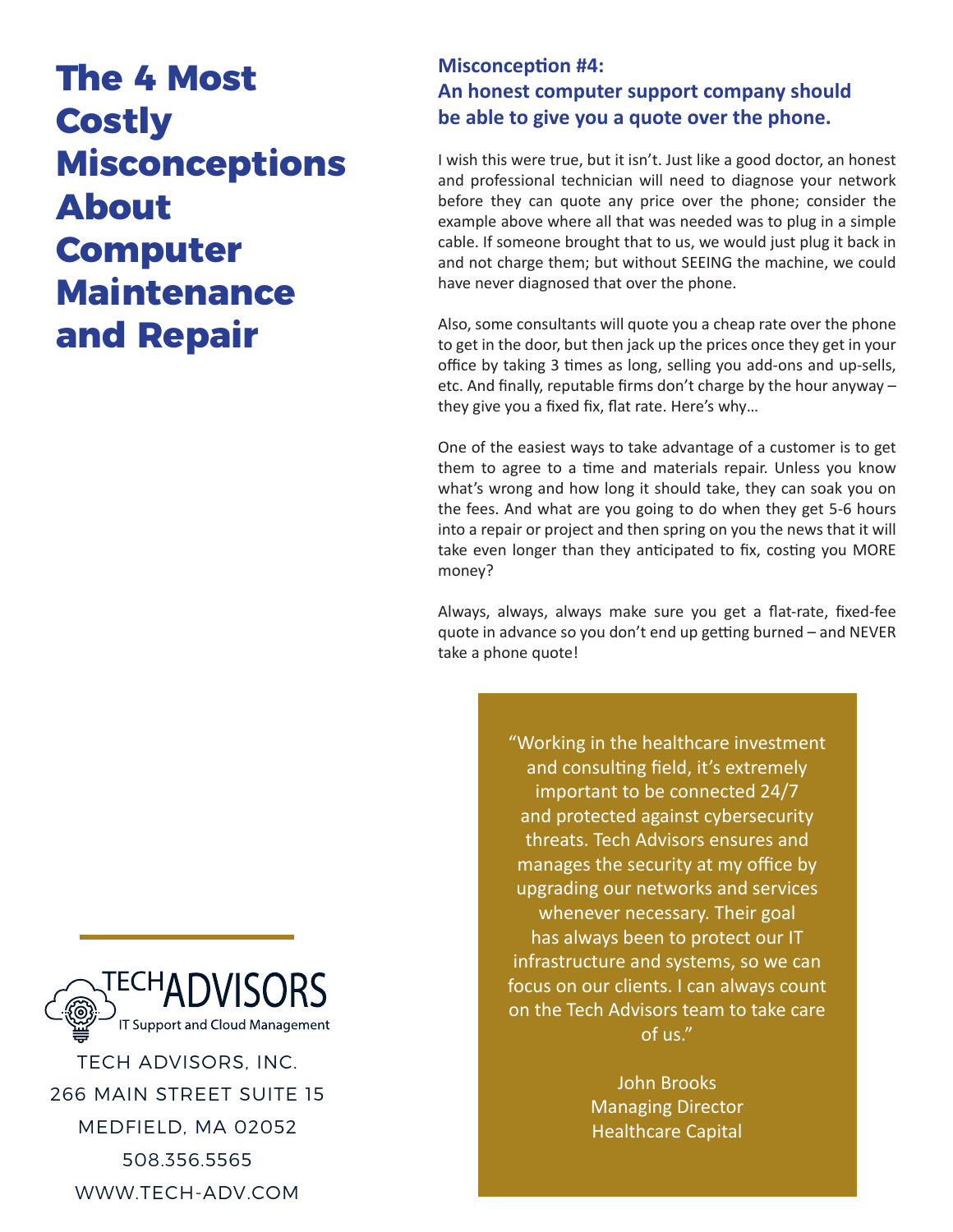# **4 More Mistakes to Avoid When Choosing a Computer Consultant**

- **1. Choosing a computer consultant based on a single phone call.**  We recommend you invite them into your office and ask them for a written proposal. Be clear on what your expectations are and what type of problems you want them to resolve. As stated a moment ago, a competent professional should offer to do an audit of your network to diagnose your system BEFORE quoting you anything. After all, would you take a doctor's word that you need surgery if they hadn't done x-rays or other diagnostics? Of course not! Prescription without diagnosis is malpractice.
- **2. Choosing a computer consultant that doesn't have a written money-back guarantee.** In our view, a good consulting firm should be accountable for their services and for fixing things RIGHT. If you aren't pleased with a job that was done, they should (at a minimum) make it right for free; and if they simply cannot resolve an issue to YOUR satisfaction, you shouldn't get stuck with the bill.

Plus, the fact that they stand behind their work with a moneyback guarantee shows they have confidence in themselves to make you a happy client. And don't fall for the "We don't offer one because people will take advantage of us" routine. In our experience, MOST people just want an honest service at a reasonable price. If you give them that, they are happy to pay. Are there a few unethical folks out there? Of course, but they are the minority, and we would rather bite the bullet on the very few dishonest folks so we can gain the trust and confidence of the majority of clients, who just want their problems fixed fast and fixed right.

**3. Choosing a computer consultant without speaking to several of their current clients.** Check their references! Don't just take the sales guy's word that they are good – ask to speak to at least 3 or 4 clients that are similar to you in size and scope. If they hesitate or cannot provide you with references, don't trust them!

Another good sign is that they should have multiple client testimonials and success stories posted on their web site and throughout their marketing collateral. A lack of this may be a sign that they don't HAVE clients who are happy enough to provide a good reference – again, a warning sign.

**4. Choosing a computer consultant who cannot remotely monitor, update and support your network**. In this day and age, a computer consultant who doesn't do this is living in the Stone Age. You want someone to do this because it will dramatically increase your network's security and will enable them to do faster repairs. That's not to say they shouldn't come on-site; but remote monitoring and repairs make fixing problems FASTER for YOU and help AVOID problems cropping up in the first place.

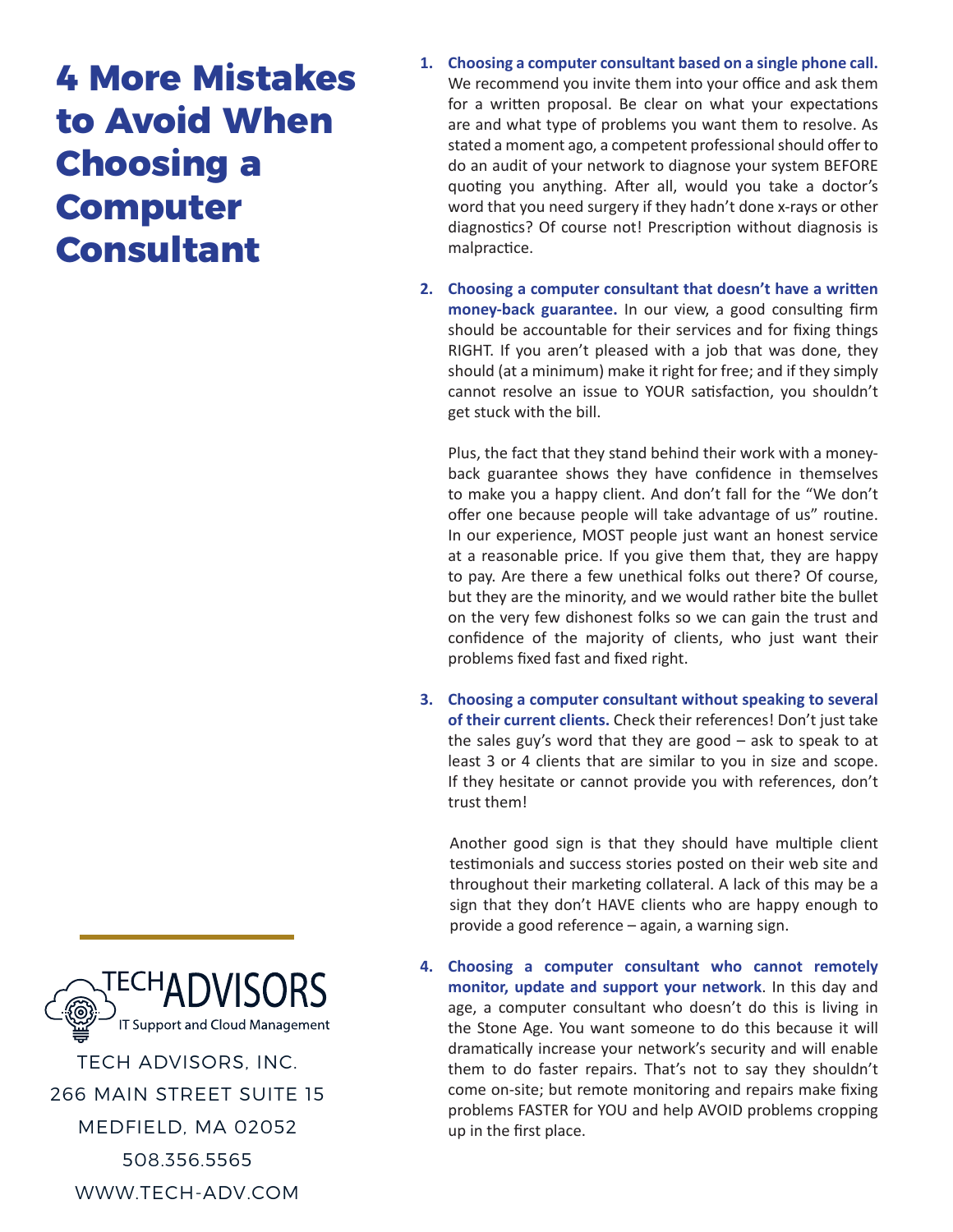# **A Final Word and Free Assessment Offer**

I hope you have found this guide to be helpful in shedding some light on what to look for when outsourcing the support of your company's network. As I stated in the opening of this report, my purpose in providing this information was to help you make an informed decision and avoid getting burned by the many incompetent firms offering these services.

If you have any additional comments or questions, we welcome them! Have an idea to make this guide even more helpful? Let us know! And, of course, if you are looking for someone you can trust to take over the care and maintenance of "all things digital" in your office, we'd love the opportunity to EARN your business.

Below you will find information on how to request a FREE Network Health Check and Diagnosis. This is, of course, provided for free, with no obligations and no expectations on our part. I want to be clear that this is NOT a bait-and-switch offer or a trick to get you to buy something. My reputation for running an honest and trustworthy business is something I hold very dear. I would never jeopardize that in any way. So why are we offering something like this for free?

Two reasons:

- 1. We are simply offering this service as a risk-free "get to know us" offer to people we haven't had the pleasure of doing business with. Again, our goal is to allow you to make an informed and confident decision – and offering this is one way we can help you better evaluate us.
- 2. This will allow us to determine if we even CAN help you. Obviously, we can't help everyone, and our services might not be a good fit for you. Conducting this Health Check enables us to do a small project for you to help you evaluate whether or not we're the right company for you without risking your money.

Looking forward to your call!

 The Team at Tech Advisors 508.359.4028 www.tech-adv.com



508.356.5565

WWW.TECH-ADV.COM